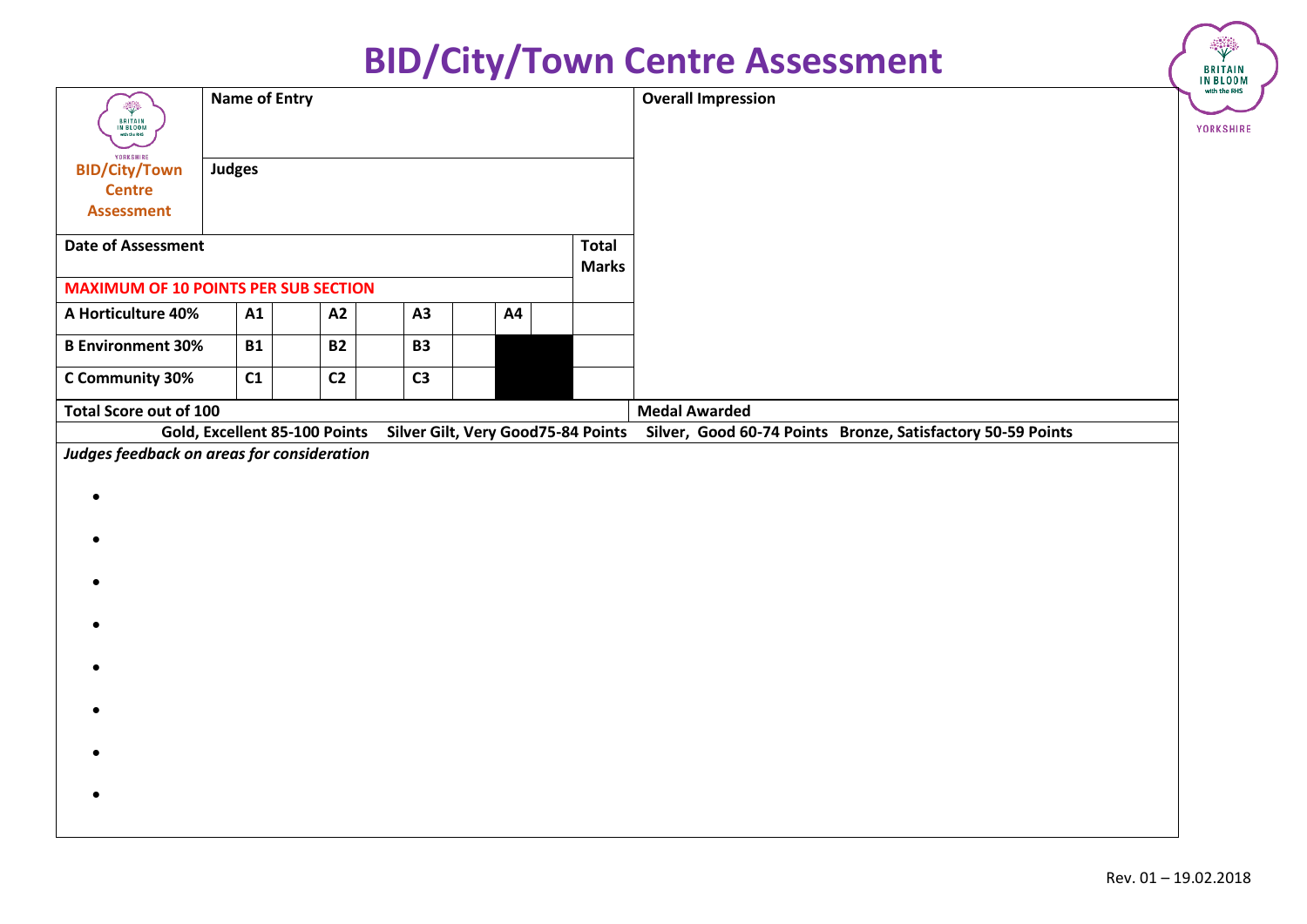

|           |                                                                                                                                                                                                                                                                                          | <b>Gold 10-9</b>                                                                                                                                   | <b>Silver Gilt 8</b>                                                                                                                               | Silver 7-6                                                                                                                                                     | <b>Bronze 5</b>                                                                                                                                              |
|-----------|------------------------------------------------------------------------------------------------------------------------------------------------------------------------------------------------------------------------------------------------------------------------------------------|----------------------------------------------------------------------------------------------------------------------------------------------------|----------------------------------------------------------------------------------------------------------------------------------------------------|----------------------------------------------------------------------------------------------------------------------------------------------------------------|--------------------------------------------------------------------------------------------------------------------------------------------------------------|
| A1        | <b>Overall Impression</b><br>Are the overall design and materials<br>used within the BID/Town/City centre<br>appropriate to the location and do they<br>generate a positive image                                                                                                        | High impact with<br><b>Excellent</b> attention to<br>detail delivering the<br>desired results in a<br>most consistent and<br>appropriate manner.   | Most areas have high<br>impact and very<br>good attention to<br>detail though a few<br>are not compatible.<br>The entry is generally<br>very good. | <b>Good overall effect</b><br>although not always<br>balanced. Some areas<br>make an impact others<br>need to be more vibrant<br>and embrace better<br>design. | Although satisfactory<br>more attention to<br>detail is required in<br>order to create more<br>impact and consistent<br>design.                              |
| A2        | <b>Maintenance of Planted Areas</b><br>Are areas within the BID/Town City<br>centre maintained to an appropriate<br>standard including cultivation, weeding,<br>feeding, pruning, grass maintenance,<br>tree management and maintenance.                                                 | <b>Excellent</b> standards of<br>cultivation. Very<br>consistent throughout.<br>Horticultural<br>maintenance and<br>general care is<br>outstanding | Standards are very<br>good with few<br>exceptions.<br>Horticultural<br>maintenance is<br>managed very<br>consistently.                             | Standards of<br>horticultural<br>maintenance are good<br>and fairly consistent.<br>There are a few<br>exceptions where<br>further attention is<br>required.    | Standards are generally<br>satisfactory. However,<br>the horticultural<br>maintenance<br>programme requires<br>further attention to<br>detail in some areas. |
| A3        | <b>Seasonal Displays</b><br>Are plants used in the Bid/Town/City<br>centre to enhance the visitor<br>experience and celebrate seasonal<br>events.                                                                                                                                        | Through the use of<br>plants the seasonal<br>displays are excellent<br>celebrating annual<br>events and enhancing<br>the visitor experience.       | Seasonal displays are<br>very good and help<br>to celebrate annual<br>events and enhance<br>the visitor<br>experience.                             | The visitor experience<br>although good could be<br>improved further by the<br>use of plants to<br>celebrate annual events.                                    | Satisfactory results are<br>achieved through the<br>use of plants in<br>celebrating annual<br>events.                                                        |
| <b>A4</b> | <b>Plant Selection and Quality</b><br>The plants used in the planting schemes<br>within the BID/Town/City centre are<br>suited to their growing conditions and<br>location and is there year round<br>interest, including where appropriate<br>the use of vertical walls or roof gardens | <b>Excellent plant</b><br>selection with<br>extensive year round<br>interest. Very high<br>quality and appropriate<br>use of plants.               | Plant selection<br>overall is very good<br>with only a few<br>exceptions and<br>ample year round<br>interest.                                      | Plant selection is<br>generally good. There is<br>room for improvement<br>in some areas in order<br>to extend year round<br>interest.                          | Plant selection is<br>satisfactory however it<br>requires further<br>consideration in order<br>to extend the season<br>and maintain interest.                |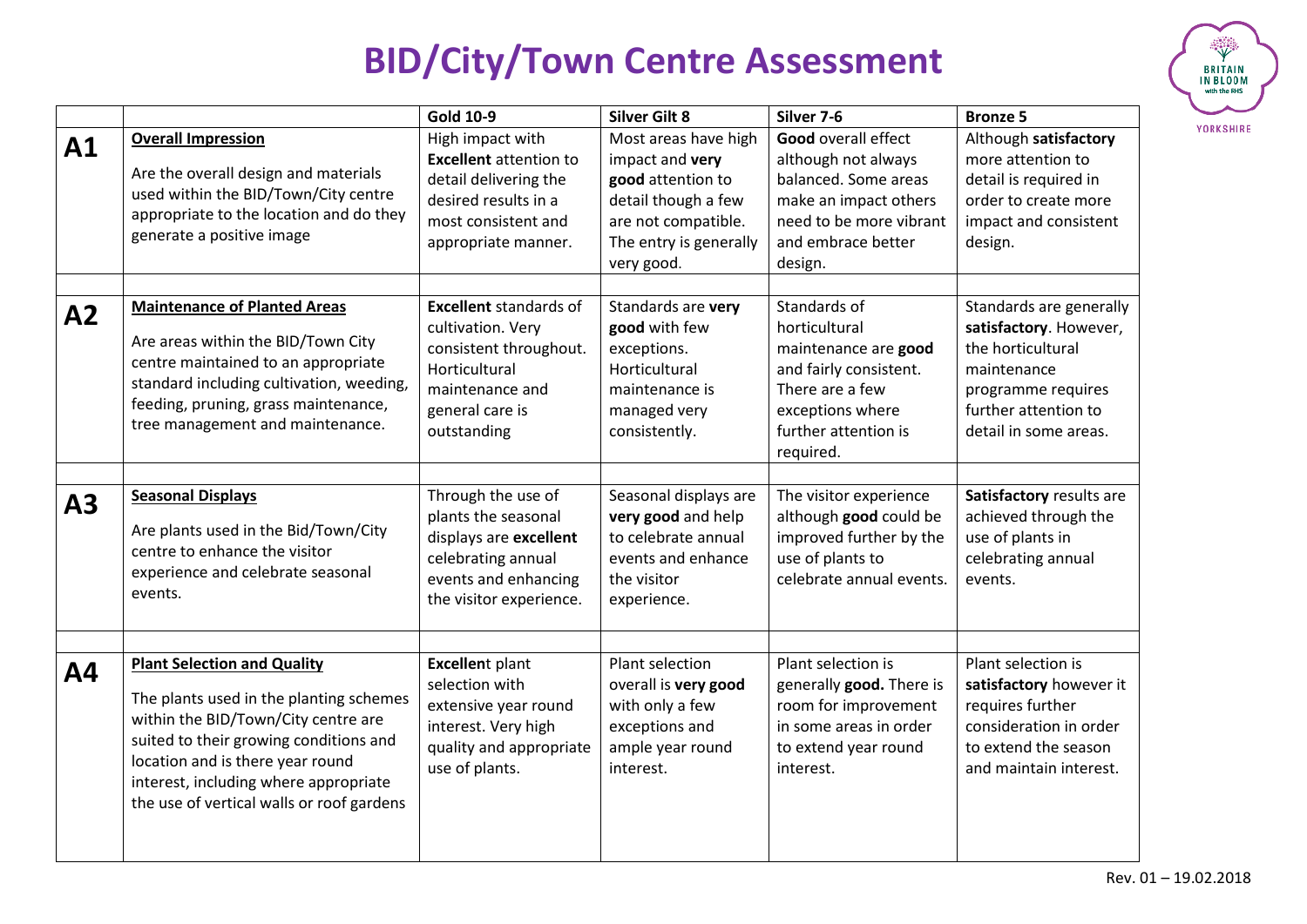

| <b>B1</b> | <b>Local Identity</b><br>Within the BID/Town/City centre is<br>there a sense of place, with appropriate<br>heritage, art in the landscape, signage<br>and interpretation?                                                                                                                      | Extensive evidence of<br>efforts to<br>highlight/enhance local<br>identity. An excellent<br>impression made about<br>what makes the area<br>unique.                                                                                                                              | Considerable<br>evidence of efforts to<br>highlight/enhance<br>local identity. A very<br>good impression<br>made about what<br>makes the area<br>unique.                                                                                                                                  | Some evidence of<br>efforts to<br>highlight/enhance local<br>identity. A good<br>impression made about<br>what makes the area<br>unique.                                                                                                                                                      | Little evidence of<br>efforts to<br>highlight/enhance local<br>identity. A satisfactory<br>impression made about<br>what makes the area<br>unique.                                                                                                                                                          |
|-----------|------------------------------------------------------------------------------------------------------------------------------------------------------------------------------------------------------------------------------------------------------------------------------------------------|----------------------------------------------------------------------------------------------------------------------------------------------------------------------------------------------------------------------------------------------------------------------------------|-------------------------------------------------------------------------------------------------------------------------------------------------------------------------------------------------------------------------------------------------------------------------------------------|-----------------------------------------------------------------------------------------------------------------------------------------------------------------------------------------------------------------------------------------------------------------------------------------------|-------------------------------------------------------------------------------------------------------------------------------------------------------------------------------------------------------------------------------------------------------------------------------------------------------------|
| <b>B2</b> | <b>Built Environment</b><br>Management and maintenance of<br>commercial and residential stock,<br>vacant properties and plots, building<br>and development controls including the<br>appropriate screening and associated<br>interim enhancements of development<br>sites.                     | The built environment<br>is managed to an<br>excellent standard,<br>with high quality<br>controls on existing<br>and future<br>developments in place.                                                                                                                            | The built<br>environment is<br>managed to a very<br>good standard with<br>adequate controls of<br>existing and future<br>development sites in<br>place.                                                                                                                                   | The built environment is<br>managed to a good<br>standard with<br>reasonable attempts at<br>control of existing and<br>future development<br>sites in place.                                                                                                                                  | The built environment<br>is managed to a<br>satisfactory standard<br>however there are<br>concerns that<br>measures are not in<br>place to manage<br>existing and future<br>developments.                                                                                                                   |
| <b>B3</b> | <b>Hard Surfaces</b><br>To include cleanliness, absence of litter,<br>street weeds, graffiti, flyposting and<br>chewing gum, water conservation and<br>recycling initiatives, hard landscape of<br>public open spaces & street furniture<br>maintenance and effective enforcement<br>measures. | All areas are cleaned to<br>an excellent standard.<br>Street furniture<br>including litter bins and<br>seating is in excellent<br>condition. There is<br>effective control of<br>street weeds, no<br>graffiti and flyposting.<br>Excellent evidence of<br>recycling initiatives. | All areas are cleaned<br>to a very good<br>standard. Street<br>furniture including<br>litter bins and seating<br>is in very good<br>condition. There is<br>very good control of<br>street weeds, little<br>graffiti and<br>flyposting. Very good<br>evidence of recycling<br>initiatives. | All areas are cleaned to<br>a good standard. Street<br>furniture including litter<br>bins and seating is in<br>good condition. There is<br>generally good control<br>of street weeds, but<br>evidence of some<br>graffiti and flyposting.<br>Reasonable evidence of<br>recycling initiatives. | All areas are cleaned to<br>a satisfactory standard.<br>Street furniture<br>including litter bins and<br>seating is in variable<br>condition. There is a<br>lack of control of street<br>weeds, and evidence of<br>considerable graffiti<br>and flyposting. Little<br>evidence of recycling<br>initiatives. |